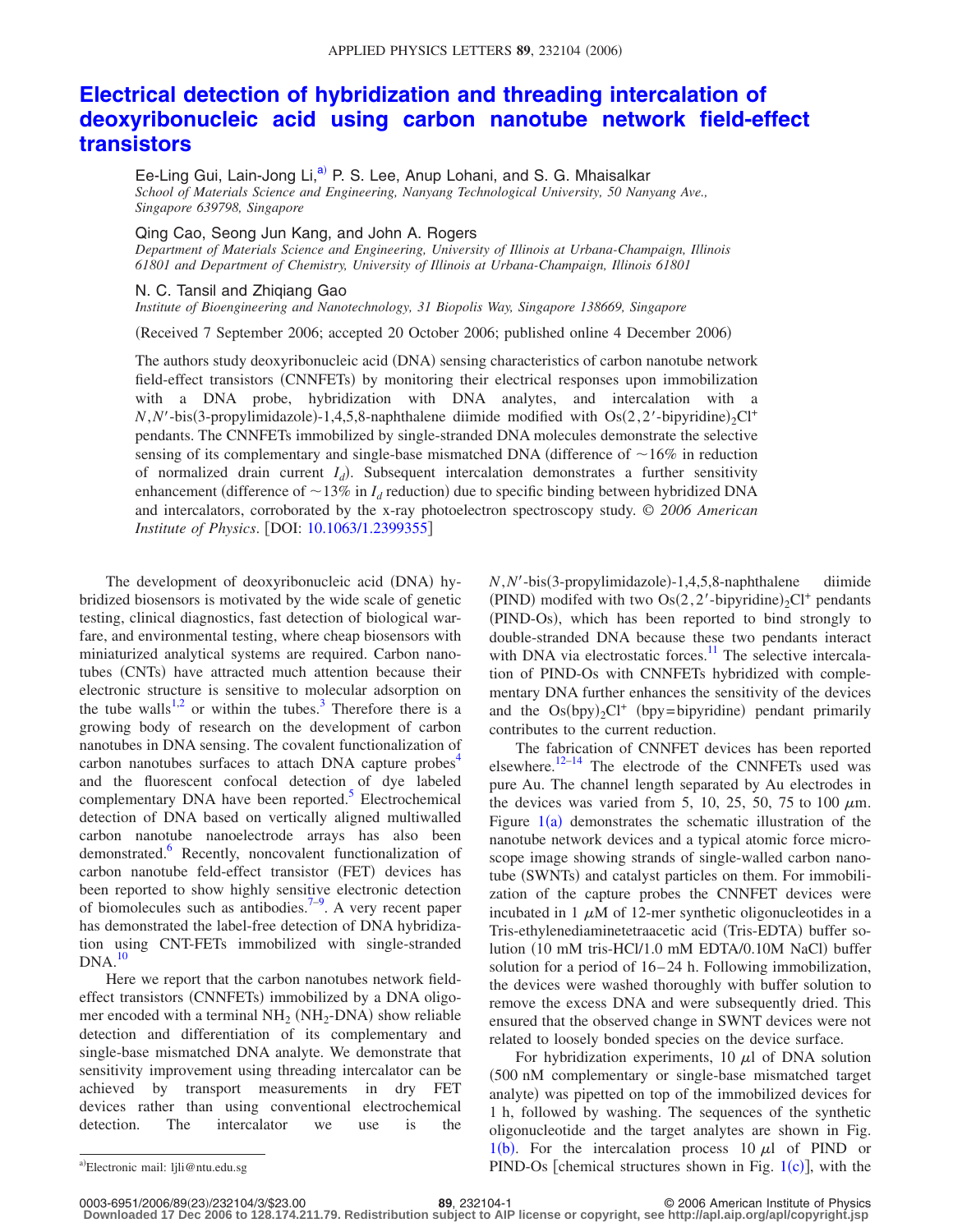<span id="page-1-0"></span>

FIG. 1. (a) Schematic illustration of the network devices and a typical atomic force microscope image  $(5 \times 5 \ \mu \text{m}^2)$  showing strands of SWNT and catalyst particles in the active channel area. (b) Sequences of the synthetic oligonucleotide,  $NH_2$ -DNA, and their complementary and single-base mismatched target analytes. (c) Structure of PIND and PIND-Os intercalators.

concentration of 100  $\mu$ g/ml in Tris-EDTA buffer solution, was pipetted on the hybridized devices for 15 min, followed by thorough washing.

Figures  $2(a)$  $2(a)$  and  $2(b)$  show the typical transfer curves for CNNFETs after immobilization with  $NH<sub>2</sub>$ -DNA, where large reduction in normalized drain current  $(I_d)$  was observed with respect to corresponding bare devices. Reduction in drain currents has been attributed to attachment of DNA molecules on the sidewalls of CNTs resulting in electron doping to the CNT semiconductor channels.<sup>10</sup> On the other hand, in other reports, drain current reduction has also been attributed to the modulation of the metal-nanotube contact resistance due to gas environments or molecular absorption.<sup>15[,16](#page-2-13)</sup> The cause for  $I_d$  reduction and the exact contribution of the DNA-CNT interaction and its effect on charge transport warrants further study.

The immobilized CNNFETs hybridized with their complementary target DNA show a relatively large percentage reduction of  $I_d$  [18.8% in Fig. [2](#page-1-1)(a)] as compared to those hybridized with the single-base mismatched target DNA [6.4% in Fig. 2([b](#page-1-1))]. The significant reduction in  $I_d$  for complementary hybridization indicates the formation of a double-stranded DNA which may lead to the increase of scattering centers on semiconductor channels<sup>10</sup> or the shifts in Au work function further away from the valence band of carbon nanotubes.

Figure  $3(a)$  $3(a)$  summarizes the mean values of the sequential reduction in  $I_d$  after immobilization and hybridization. The DNA hybridization response was studied on devices with transistor lengths varying from 5 to 100  $\mu$ m. The nanotube network is a random direction assembly of SWNTs with different diameters and tube lengths. Because the interaction between SWNT and DNA depends on tube diameter $\frac{17}{11}$  this distribution may affect the relative change of  $I_d$ , as its influence on the absolute  $I_{d}$  value in pristine devices with identical device geometries.<sup>13</sup> Statistics carried out based on 14 devices with different channel lengths indicate that deviceto-device variations,  $\sim$  5% for complementary and for mis-**Downloaded 17 Dec 2006 to 128.174.211.79. Redistribution subject to AIP license or copyright, see http://apl.aip.org/apl/copyright.jsp**

<span id="page-1-1"></span>

FIG. 2. Typical gate voltage dependence of the normalized drain current  $I_d$ (normalized by the initial drain current of their bare device at  $V_g$ =−10 V) for (a) a CNNFET bare device immobilized with  $NH<sub>2</sub>-DNA$ , hybridized with complementary target analyte, (b) a CNNFET bare device, immobilized with  $NH_2$ -DNA, hybridized with single-base mismatched target analyte, and immersed with the PIND-Os intercalator (source-drain bias was kept at  $-0.5$  V).

matched, are smaller than difference that result from different analytes. Therefore it allows us to conclude that the  $NH<sub>2</sub>-DNA$  immobilized CNNFETs show significant differentiation in selective detection of complementary  $(21.5%)$ and single-base mismatched (5.1%) DNA analytes. The immobilized samples exposed to only the Tris-EDTA buffer solution on the other hand showed no change in  $I_d$ , thus confirming that the DNA-transistor interactions were directly responsible for the change in *Id*.

The DNA intercalators have been used since 1990 to avoid labeling of the target DNA and improved the detection limit by electrochemical methods.<sup>11,[18](#page-2-17)[,19](#page-2-18)</sup> In Fig. [3](#page-2-14)(a) we observe that further incorporation of PIND-Os intercalators results in an additional 21.8% of  $I<sub>d</sub>$  reduction for the CNNFETs hybridized with complementary DNA, while relatively small percentage of change in  $I_d$  (9.1%) is detected for those hybridized with mismatched DNA. This indicates that a highly selective intercalation to double-stranded DNA is achieved and the process can be detected by electrical measurements for FET devices in dried states. Figure  $3(b)$  $3(b)$  provides the x-ray photoelectron spectroscopy (XPS) spectrum (Al as the x-ray source) where the Os  $4f_{7/2}$  core level binding energy at 50.4 eV and Os (VIII) peak at  $52.8$  eV are identified.<sup>20</sup> After PIND-Os intercalation the Os content in the CNNFETs with complementary DNA hybridization is significantly enriched as opposed to the CNNFETs with mismatched DNA hybrid-